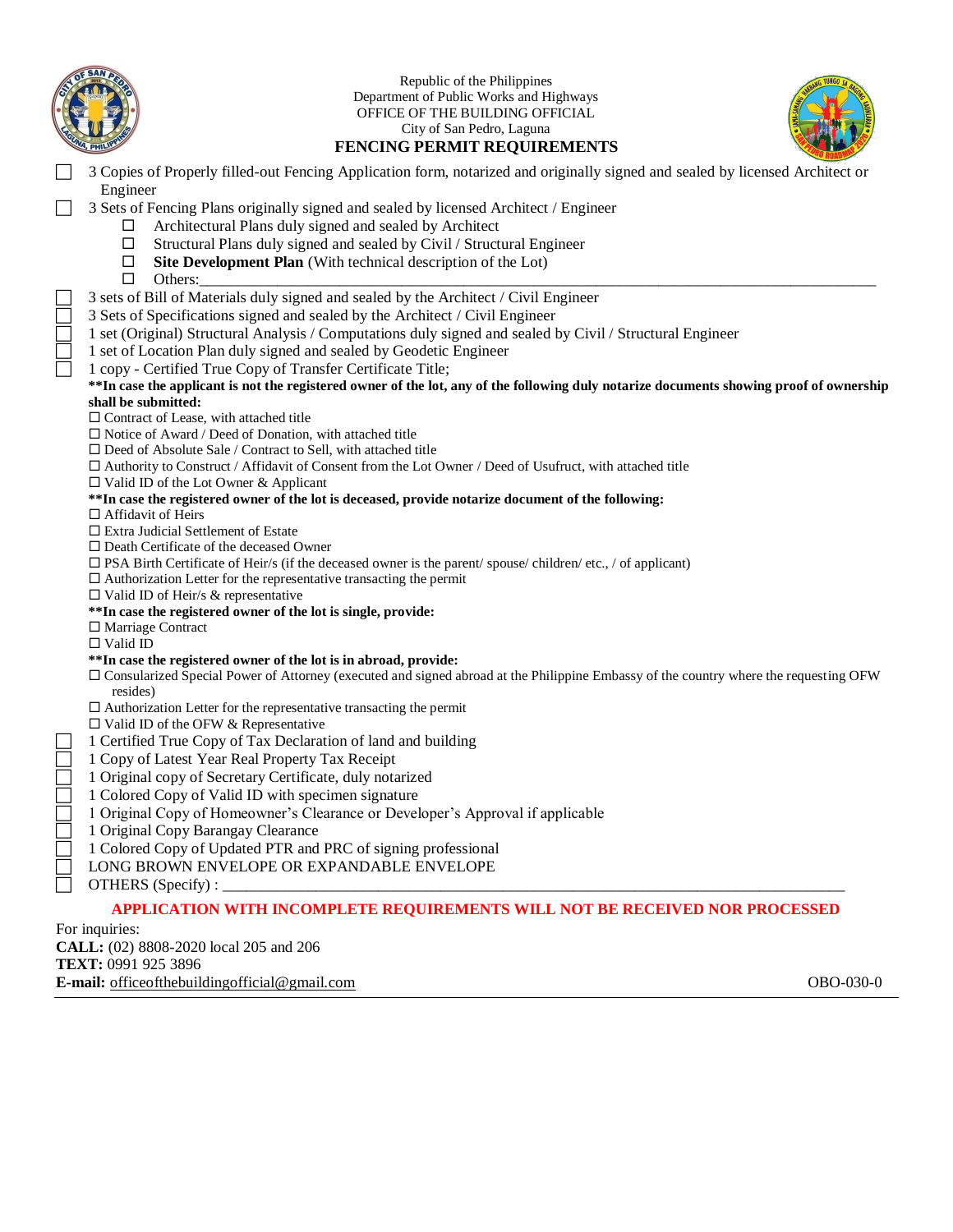Series No. \_\_\_\_\_\_\_\_\_\_\_\_\_\_\_\_\_\_\_\_\_\_\_\_\_

|                                                                                                                                                                                                       |                                              | Republic of the Philippines                                                                                                                                                                                                          |                                                                      |                                   |  |  |  |  |  |
|-------------------------------------------------------------------------------------------------------------------------------------------------------------------------------------------------------|----------------------------------------------|--------------------------------------------------------------------------------------------------------------------------------------------------------------------------------------------------------------------------------------|----------------------------------------------------------------------|-----------------------------------|--|--|--|--|--|
| Department of Public Works and Highways<br><b>OFFICE OF THE BUILDING OFFICIAL</b>                                                                                                                     |                                              |                                                                                                                                                                                                                                      |                                                                      |                                   |  |  |  |  |  |
|                                                                                                                                                                                                       | City of San Pedro, Laguna<br>Area Code: 4023 |                                                                                                                                                                                                                                      |                                                                      |                                   |  |  |  |  |  |
| <b>FENCING PERMIT</b>                                                                                                                                                                                 |                                              |                                                                                                                                                                                                                                      |                                                                      |                                   |  |  |  |  |  |
| APPLICATION No.                                                                                                                                                                                       | FP No.                                       |                                                                                                                                                                                                                                      |                                                                      | BUILDING PERMIT No.               |  |  |  |  |  |
|                                                                                                                                                                                                       |                                              |                                                                                                                                                                                                                                      |                                                                      |                                   |  |  |  |  |  |
| BOX 1 (TO BE ACCOMPLISHED IN PRINT BY THE OWNER/APPLICANT)                                                                                                                                            |                                              |                                                                                                                                                                                                                                      |                                                                      |                                   |  |  |  |  |  |
| OWNER/APPLICANT                                                                                                                                                                                       | <b>LAST NAME</b>                             | <b>FIRST NAME</b>                                                                                                                                                                                                                    | M.I.                                                                 | <b>TIN</b>                        |  |  |  |  |  |
| FOR CONSTRUCTION OWNED<br>BY AN ENTERPRISE                                                                                                                                                            |                                              | FORM OF OWNERSHIP                                                                                                                                                                                                                    |                                                                      |                                   |  |  |  |  |  |
| ADDRESS: No. STREET                                                                                                                                                                                   | BARANGAY                                     | CITY/MUCIPALITY                                                                                                                                                                                                                      | ZIP CODE                                                             | TELEPHONE No.                     |  |  |  |  |  |
|                                                                                                                                                                                                       |                                              |                                                                                                                                                                                                                                      |                                                                      |                                   |  |  |  |  |  |
|                                                                                                                                                                                                       |                                              |                                                                                                                                                                                                                                      |                                                                      |                                   |  |  |  |  |  |
| <b>SCOPE OF WORK</b>                                                                                                                                                                                  |                                              |                                                                                                                                                                                                                                      |                                                                      |                                   |  |  |  |  |  |
| $\square$ ERECTION                                                                                                                                                                                    |                                              |                                                                                                                                                                                                                                      |                                                                      |                                   |  |  |  |  |  |
| $\Box$ ADDITION                                                                                                                                                                                       |                                              |                                                                                                                                                                                                                                      |                                                                      |                                   |  |  |  |  |  |
| BOX <sub>2</sub>                                                                                                                                                                                      |                                              | BOX <sub>3</sub>                                                                                                                                                                                                                     |                                                                      |                                   |  |  |  |  |  |
| DESIGN PROFESSIONAL, PLANS AND SPECIFICATIONS                                                                                                                                                         |                                              | <b>WORKS</b>                                                                                                                                                                                                                         | FULL-TIME INSPECTOR AND SUPERVISOR OF CONSTRUCTION                   |                                   |  |  |  |  |  |
|                                                                                                                                                                                                       |                                              |                                                                                                                                                                                                                                      |                                                                      |                                   |  |  |  |  |  |
|                                                                                                                                                                                                       |                                              |                                                                                                                                                                                                                                      |                                                                      |                                   |  |  |  |  |  |
|                                                                                                                                                                                                       | Date $\qquad$                                |                                                                                                                                                                                                                                      | Date $\_\_$                                                          |                                   |  |  |  |  |  |
| ARCHITECT OR CIVIL ENGINEER<br>(Signed and Sealed Over Printed Name)                                                                                                                                  |                                              |                                                                                                                                                                                                                                      | ARCHITECT OR CIVIL ENGINEER<br>(Signed and Sealed Over Printed Name) |                                   |  |  |  |  |  |
| Address                                                                                                                                                                                               |                                              | Address                                                                                                                                                                                                                              |                                                                      |                                   |  |  |  |  |  |
| PRC No.                                                                                                                                                                                               | Validity                                     | PRC No.                                                                                                                                                                                                                              |                                                                      | Validity                          |  |  |  |  |  |
| PTR No.                                                                                                                                                                                               | Date Issued                                  | PTR No.                                                                                                                                                                                                                              | Date Issued                                                          |                                   |  |  |  |  |  |
| Issued at<br>BOX 4 (TO BE ACCOMPLISHED BY THE APPLICANT)                                                                                                                                              | T.I.N                                        | Issued at                                                                                                                                                                                                                            | T.I.N                                                                |                                   |  |  |  |  |  |
| APPLICANT                                                                                                                                                                                             |                                              |                                                                                                                                                                                                                                      | WITH MY CONSENT: LOT OWNER                                           |                                   |  |  |  |  |  |
|                                                                                                                                                                                                       |                                              |                                                                                                                                                                                                                                      |                                                                      |                                   |  |  |  |  |  |
|                                                                                                                                                                                                       |                                              |                                                                                                                                                                                                                                      |                                                                      |                                   |  |  |  |  |  |
|                                                                                                                                                                                                       | (Signature Over Printed Name)                |                                                                                                                                                                                                                                      | (Signature Over Printed Name)                                        |                                   |  |  |  |  |  |
| Date<br>Address                                                                                                                                                                                       |                                              | Address                                                                                                                                                                                                                              | Date                                                                 |                                   |  |  |  |  |  |
| C.T.C. No.<br>Date Issued                                                                                                                                                                             | Place Issued                                 | C.T.C. No.                                                                                                                                                                                                                           | Date Issued                                                          | Place Issued                      |  |  |  |  |  |
| <b>BOX5</b>                                                                                                                                                                                           |                                              |                                                                                                                                                                                                                                      |                                                                      |                                   |  |  |  |  |  |
| REPUBLIC OF THE PHILIPPINES                                                                                                                                                                           |                                              | $)$ S.S                                                                                                                                                                                                                              |                                                                      |                                   |  |  |  |  |  |
| CITY/MUNICIPALITY OF                                                                                                                                                                                  | BEFORE ME, at the City/Municipality of       | <u>on the contract of the contract of the contract of the contract of the contract of the contract of the contract of the contract of the contract of the contract of the contract of the contract of the contract of the contra</u> |                                                                      | personally                        |  |  |  |  |  |
| appeared the following:                                                                                                                                                                               |                                              |                                                                                                                                                                                                                                      |                                                                      |                                   |  |  |  |  |  |
|                                                                                                                                                                                                       |                                              |                                                                                                                                                                                                                                      |                                                                      |                                   |  |  |  |  |  |
|                                                                                                                                                                                                       | APPLICANT                                    | C.T.C. No.                                                                                                                                                                                                                           | Date Issued                                                          | Place Issued                      |  |  |  |  |  |
| C.T.C. No.<br>LICENSED ARCHITECT OR CIVIL ENGINEER<br>Date Issued<br>Place Issued<br>(Full-time Inspector and Supervisor of Fencing Works)                                                            |                                              |                                                                                                                                                                                                                                      |                                                                      |                                   |  |  |  |  |  |
| Whose signatures appear herein above, known to me to be the same persons who executed this standard prescribed form and<br>acknowledged to me that the same is their free and voluntary act and deed. |                                              |                                                                                                                                                                                                                                      |                                                                      |                                   |  |  |  |  |  |
| WITHNESS MY HAND SEAL on the date and place above written.                                                                                                                                            |                                              |                                                                                                                                                                                                                                      |                                                                      |                                   |  |  |  |  |  |
|                                                                                                                                                                                                       |                                              |                                                                                                                                                                                                                                      |                                                                      | NOTARY PUBLIC (Until December ___ |  |  |  |  |  |
|                                                                                                                                                                                                       |                                              |                                                                                                                                                                                                                                      |                                                                      |                                   |  |  |  |  |  |
| Book No.                                                                                                                                                                                              |                                              |                                                                                                                                                                                                                                      |                                                                      |                                   |  |  |  |  |  |